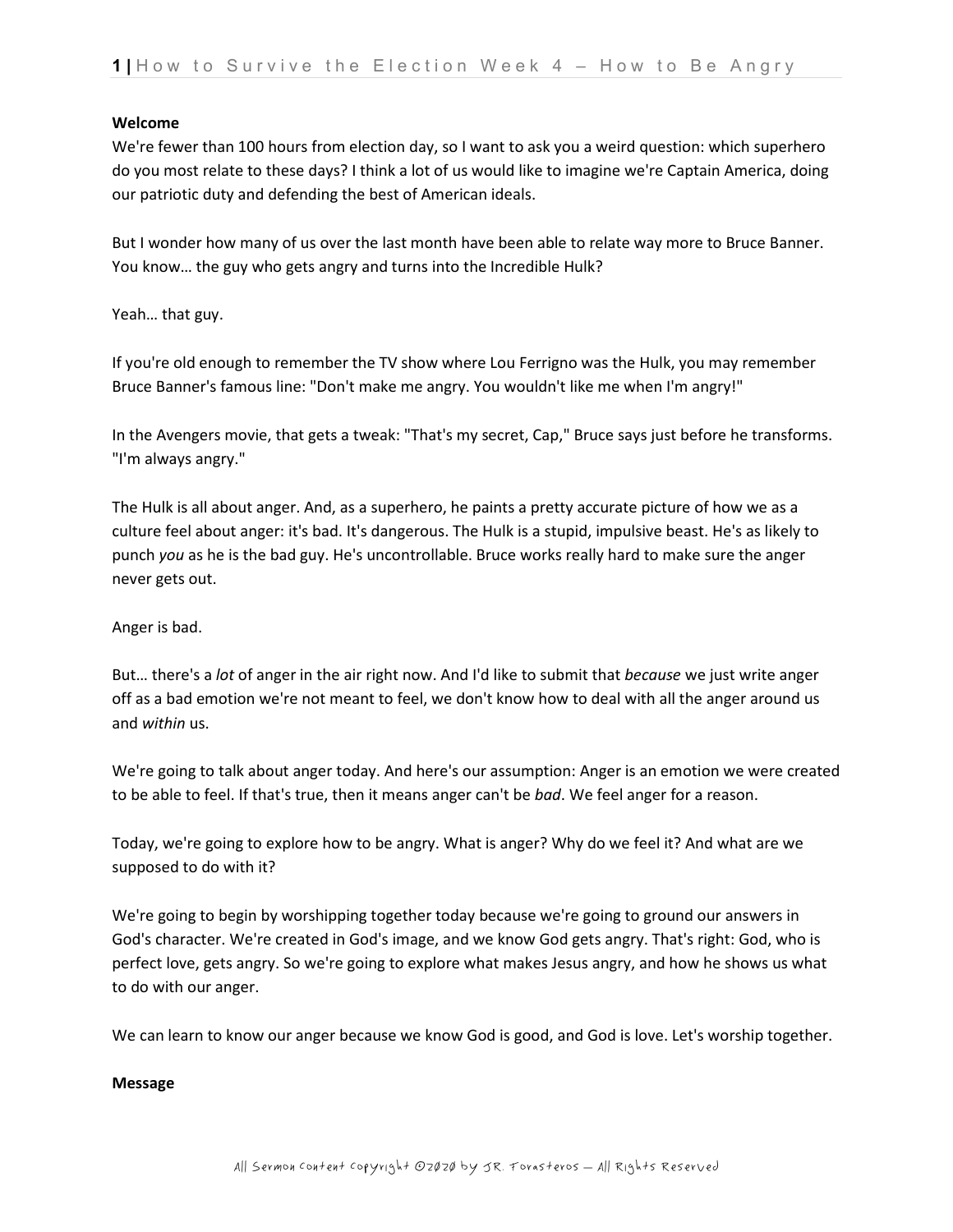We've spent the last month asking how to survive the election that is now only a few days away. We're experiencing this election as one of deep divisions, and as if a global pandemic wasn't enough, we're bearing the stress of a divided nation.

As we've worked through the various experiences we all have as we navigate this season, we've asked, "How do we follow Jesus through this season? What does it look like to bear Jesus' image faithfully as we live together in these next couple of months?"

We have worked hard not to be partisan. The Church has never and will never endorse candidates or parties. Politics is about how we live together, and the Church is deeply political - that "love your neighbor the same way you love yourself" command is a political statement because it's about how we live together. But political and partisan are not the same thing. So while we've talked in this series about how we navigate the complex world of relationships, we have not endorsed candidates or parties or told you how to vote.

This series has asked a lot of us. We believe that real relationships are deep relationships. Catalyst doesn't settle for superficial. So we've had to get real - with ourselves, with God and with each other.

We started with kindness - how it differs from superficial niceness and draws us instead into deeper, more authentic relationships. We explored how to grieve well and with one another. Last week, we wondered how we can insist on being a people of truth in a world of fake news and alternative facts.

Today, we're asking how to be angry. Again, in our culture, we tend to see anger as a negative emotion, one that we should avoid at all costs. But I'd like to suggest today that our dismissal of anger is wrong. Anger is *not* a 'bad' emotion, one that we should avoid feeling. Anger is a good part of a healthy, whole person. Rather than avoid anger, we ought to learn what it's *for*.

[Scripture Slide 1 - MY TRANS] Turn with me to Ephesians 4. This is where we were last week, when we heard the author's exhortation to tell the truth. I want to read the next instruction with you as well, since it relates to this discussion we're having on anger:

So stop telling lies. Let us tell our neighbors the truth, for we are all parts of the same body. Be angry but do not sin; do not let the sun go down on your anger, and do not make room for the devil. -- Ephesians 4:25-27

Be angry, but don't sin. That distinction is largely lost on us. We think that to be angry *is* to sin. But clearly the author of Ephesians believes otherwise. They consider it entirely possible to be angry and *not*  sin. What's more, if you recall last week's discussion, this is about how we live together as God's people in a godless world. So the author of Ephesians fully expects that *when we choose to live together*, we're going to get angry.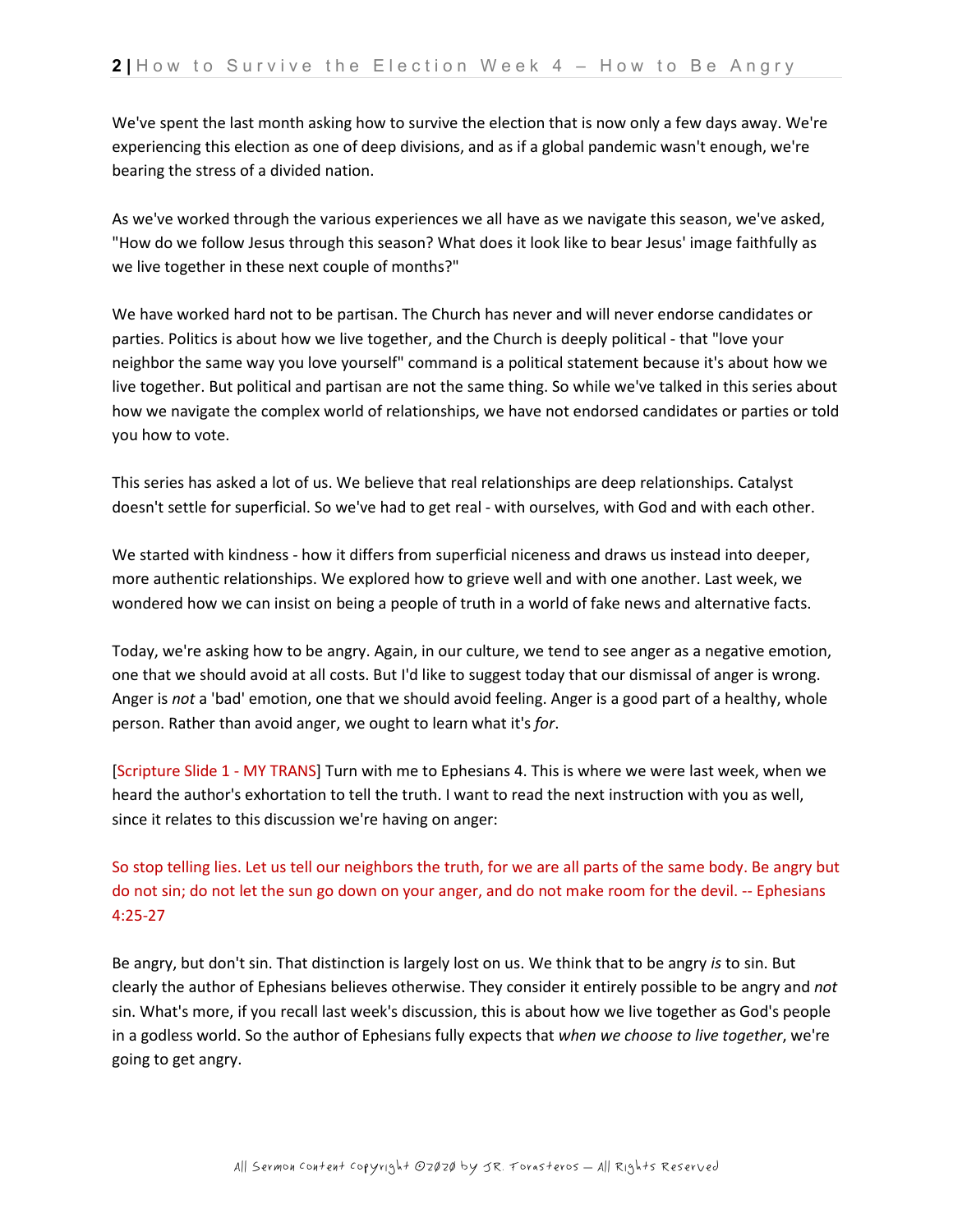Do you hear that? You're going to get on my nerves, and I'm going to get on yours. We're not going to see eye-to-eye on everything. Truth-telling, even in love, can and will be painful. Anger is a *normal* and *natural* part of living together as one body, one spiritual family.

Be angry, don't sin.

Um. Okay… how do we do that? Well, first, we need to figure out what anger is and what triggers it. For that, it might be helpful to explore what made Jesus angry.

[Scripture Slide 2] Rather than throwing out a whole bunch of verses, I want to dive into one specific story from early in his ministry - before he had even called his disciples. Turn with me to Mark 3. This story happens on the Sabbath, and as you know, Judaism has a strict prohibition against working on the Sabbath day. Jesus has already become pretty noteworthy at this point, and it's created quite a lot of hostility between him and the religious elite of the day. Watch how the conflict plays out in the first few verses of Mark 3:

Jesus went into the synagogue again and noticed a man with a deformed hand. Since it was the Sabbath, Jesus' enemies watched him closely. If he healed the man's hand, they planned to accuse him of working on the Sabbath.

Jesus said to the man with the deformed hand, "Come and stand in front of everyone." Then he turned to his critics and asked, "Does the law permit good deeds on the Sabbath, or is it a day for doing evil? Is this a day to save life or to destroy it?" But they wouldn't answer him.

He looked around at them angrily and was deeply saddened by their hard hearts. Then he said to the man, "Hold out your hand." So the man held out his hand, and it was restored! -- Mark 3:1-5

Jesus is already famous for his healing ministry, so his enemies watch him to see whether he'll heal this man. If he does, they plan to call him a lawbreaker, one who doesn't keep the Sabbath.

Jesus knew what they planned, so he broke the trap by calling the man to the front. Rather than trying to heal him in secret, or after the gathering was finished, or anything like that, he brings the man front and center and asks a question that drives to the heart of the Sabbath law: is the purpose of Sabbath to keep us from doing good? (If you were here in our Faith & Race series, you may hear echoes here of Jesus' attitude toward rules.)

And *then* Mark tells us Jesus is angry and deeply saddened. By what? *Their hard hearts*.

What's going on here? There is a man in this community who is physically deformed. In Jesus' day, that meant not only that he suffered severe limitations in terms of what he could contribute to the community in terms of work, it *also* meant he was excluded from a huge part of the community's religious life. He was, because of his physical limitations, an outsider.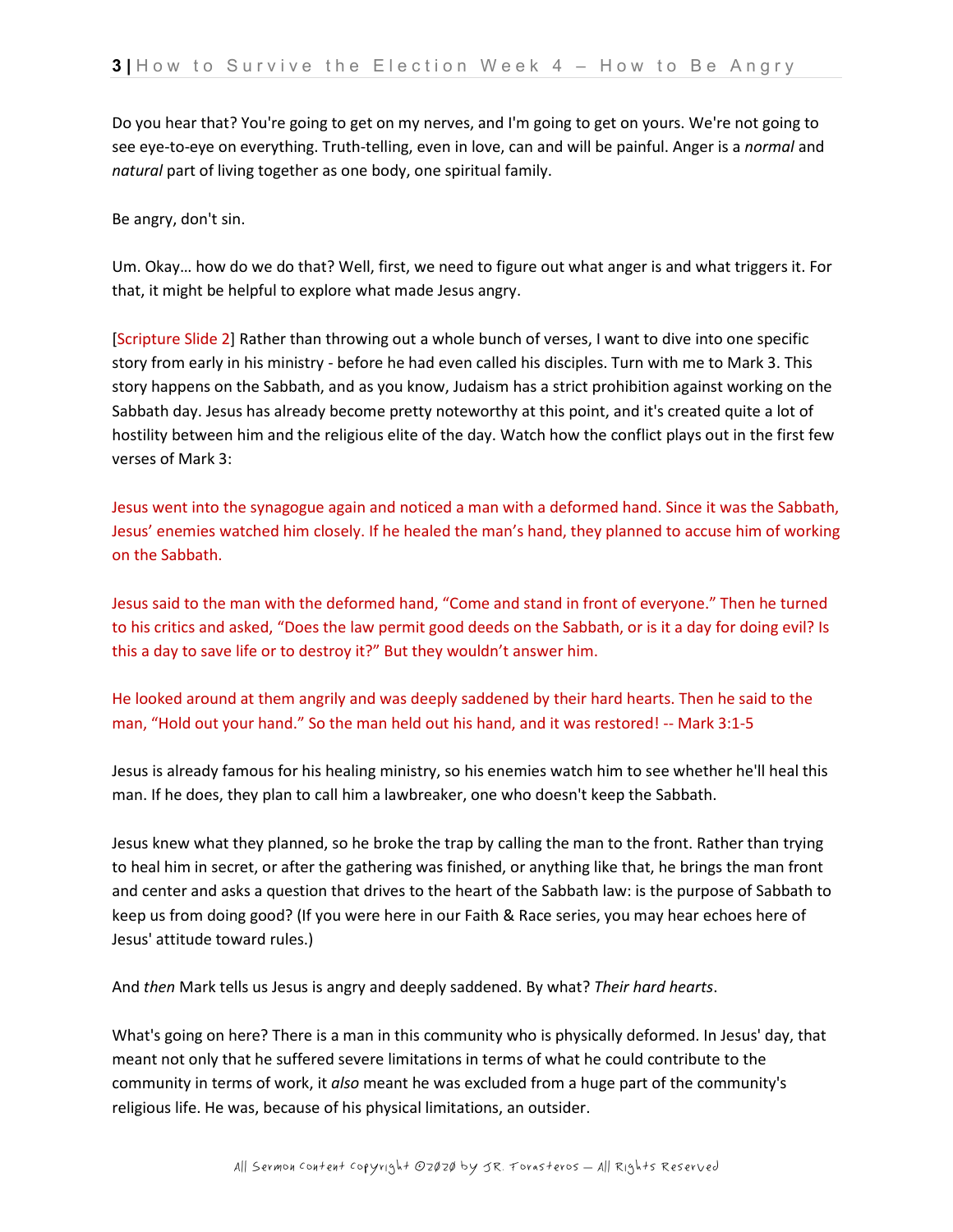And now a rabbi comes to town who has the ability to heal such ailments. A man who, in fact, has already performed multiple healings of this type in other communities. How *should* the religious leaders react? They should be *thrilled*. They should be rejoicing that this man will be healed and restored to the community. This should be a day they'll be celebrating for *years*.

But instead, they use the man as a tool, a prop, bait in a trap. They want to use him to discredit this man sent from God to heal what is wounded, to restore what is lost. *That*'s what made Jesus angry - that powerful people would be more concerned about their own position and status than this outcast man who had the chance to be restored.

This is a consistent pattern throughout Scripture: what makes God angry is when we fail to live up to who God calls us to be, whether in our own lives (because of personal sin) or corporately (what we call injustice and oppression, or what we could call corporate sin). Again, that shouldn't surprise us because Jesus told us the Greatest Commandment is to love God with everything we are and to love our neighbors the way we love ourselves. So when we *don't* do those things, God gets angry.

Since we're created in God's image, it stands to reason that we can get angry. Because God can get angry.

Here's the catch, though: anger is an emotion, and emotions are non-rational. You know this, right? Emotions don't think. They're not logical. Emotions are dumb. Literally.

And because we're not perfect, all-powerful creators and sustainers of reality like God is, our emotions can be wrong. In other words, our anger can be misdirected or mis-triggered.

Which you already know, right? Can't you think of a time or three when you've gotten angry, and then it turned out you were wrong? I know I find myself in that space more often than I like to admit.

So here's where we have to begin: if we want to follow Ephesians' advice and be angry but don't sin, then we have to first start, when we get angry, by PAUSING and evaluating our anger.

I like to think of anger like a warning light on the dashboard of my brain. It's flashing red, which is alerting me that *something* is wrong. Or like a 'check engine' light on our car. It *probably* means there's something wrong (again, not always - sometimes the light triggers by mistake). And the light doesn't tell me *exactly* what the problem is.

But the wise thing to do is figure out what that light's all about. I'm real dumb when it comes to cars. I have to take mine to a professional and have them tell me what's wrong. Our inner selves can be the same way. I've gotten a lot better at interrogating my own anger thanks to years of therapy with professionals who help me figure out how my brain and heart and spirit work.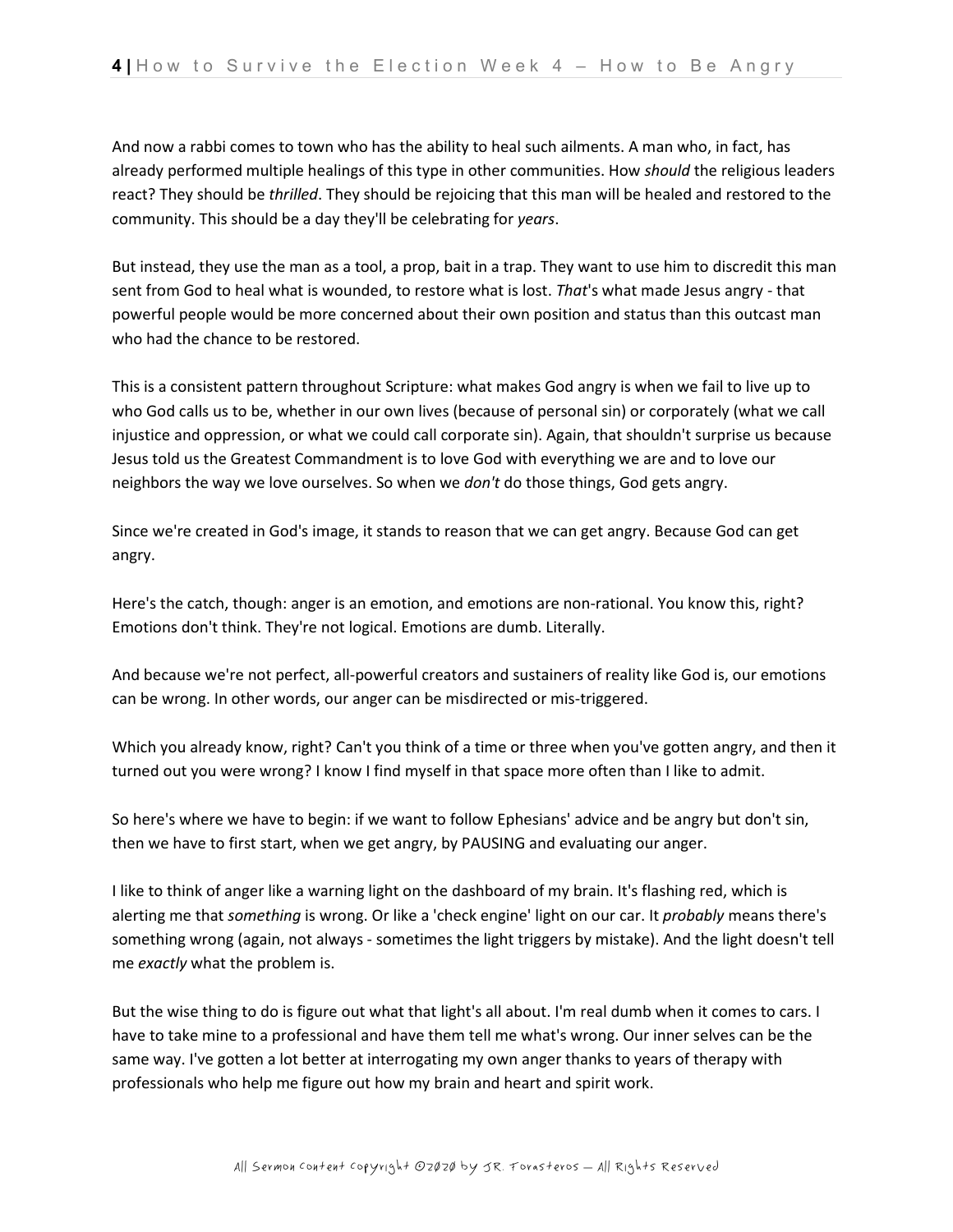Do you know the physical cues that happen when you're getting angry? Does your chest tighten? Do you get anxious? Does your temperature rise? Do your nostrils flare? Do tears rush to your eyes? What are the physical symptoms of that emotional experience?

Knowing can help us catch our anger and STOP, pull over and get to a space where we can evaluate what's going on inside.

Is my anger being triggered by a real injustice? Is someone gaslighting me? Or ignoring and dehumanizing me? Have I borne witness to an injustice?

Or - and this is the tough question - am I being challenged? Is there an insecurity, or maybe a sin, a bias, a prejudice that I haven't recognized (or dealt with) that's been exposed and *that*'s why I'm feeling angry?

In my experience, this is a difficult discernment to make. As we saw last week, we tend to give ourselves the benefit of the doubt. We tend always to assume our anger is the righteous kind. So, just like last week, I want to encourage us to flip the script.

When we find ourselves getting angry, what if we start from the assumption that the anger is revealing something inside of our own spirits that needs careful attention? What if we work hard to find that and only if we can't, then begin to look for that injustice or sin that's triggered our anger?

How would that change the next 48 hours? How would that change the days after the election?

Ephesians reminds us that anger can lead to sin. In fact, when we don't take time pretty quickly to stop and examine ourselves, we make space for the devil in our lives. The author of Ephesians recommends not even going to sleep before we make some time to interrogate our anger. The longer we sit with it, the easier it is for us to convince ourselves either it was no big deal (and we can ignore it) or that we were in the right (when we weren't).

Okay so now, let's say we've interrogated our anger and we're sure it's a righteous anger. We've either uncovered that thing in our own lives that needs to change, or we've witnessed an injustice in the world. Now what?

This is where we truly find the gift in anger. Anger gets things done. Anger burns hot, driving the change engine. If I've been called out, if my anger has revealed a personal issue of some kind, that anger I felt can drive me to self-reflection, prayer and transformation.

And if I have witnessed (or experienced) injustice, then anger can motivate me to move forward. To act.